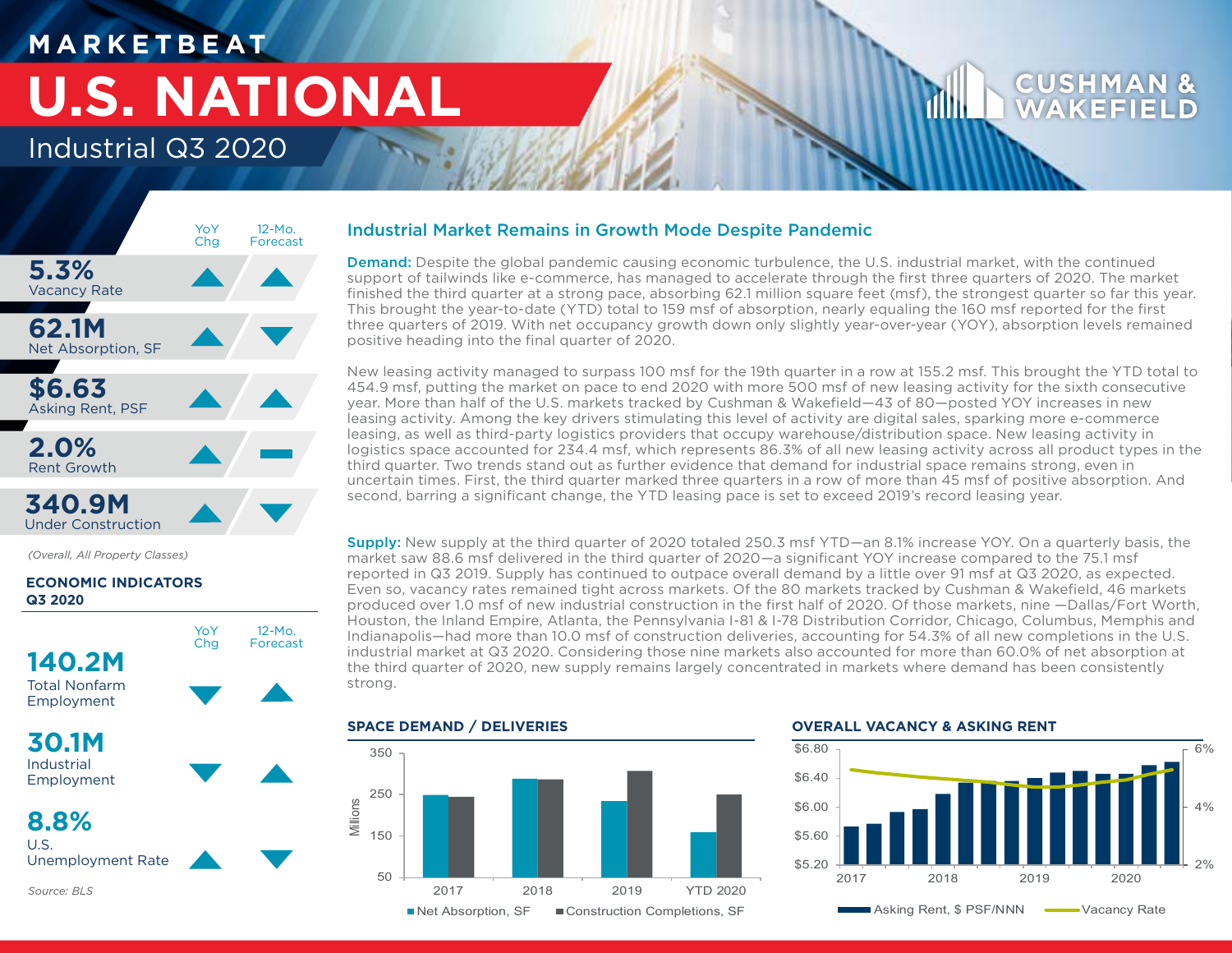## **M A R K E T B E AT U.S. NATIONAL** / Industrial Q3 2020

**Vacancy:** The U.S. industrial vacancy rate in the third quarter of 2020 saw a 20-basis point (bp) uptick, coming in at 5.3%. That vacancy rate is still 40 bps below the five-year historical average of 5.7% for all product types. Despite vacancy increasing by 50 bps over Q3 2019, the market welcomes the new quality space available. The rise in vacancy is alleviating some—but certainly not all—of the pressure on the supply constrained markets. The tightest U.S. markets continued to be Orange County, Central New Jersey, Nashville, Savannah, Los Angeles, Philadelphia and Hampton Roads, all of which reported vacancy rates below 3.0% in Q3 2020. More broadly, overall vacancy rates remained lowest in the West and Northeast regions at 4.5% and 4.9%, respectively.

Rents: The continued tight market conditions and solid demand brought on another quarter of YOY rent growth at Q3 2020, increasing 2.0% from the third quarter 2019 at \$6.63 per square foot (psf). Warehouse/ distribution rents rose 3.5% during the same period to \$6.10 psf. The West set the pace for overall industrial rent growth among the four regions at 3.8% YOY. Quarter-over-quarter, 47 industrial markets saw positive rent growth or held steady, while 60 markets saw an increase or held steady YOY. Though the pace has slowed slightly over the past several quarters, positive rent growth will continue through the end of the year.

Construction Pipeline: The current industrial construction pipeline has reached 340.9 msf, a new record high for the market. Of the industrial product under construction, 319.0 msf (93.6%) will be warehouse/ distribution product. Despite the brief pause developers took in Q2, the pipeline has now expanded 8.3% over Q2 2020 and about 1.0% over Q3 2019, which held the previous record for largest pipeline in industrial history. The South continues to be the region with the largest construction pipeline, with 143.8 msf (42.2%) under construction at Q3 2020. Though the pipeline may look as though it is showing the possibility of oversupply, the ratio between speculative and build-to-suit (BTS) space tells a different story. At Q3 2020, the industrial market had only 61.9% (211.1 msf) of speculative space under construction, leaving BTS space at 38.1% (129.9 msf), a much more conservative pipeline ratio than we have seen in recent quarters. Just under 40% of the industrial space under construction is pre-leased. The remainder of the available pipeline has enough new supply to provide occupiers with additional options for growth but not so much as to drastically shift the vacancy rate, derail rent growth or undermine asset values.

### **VACANCY SEES A SLIGHT UPTICK**



**CUSHMA** 

### **SPEC SPACE MODERATING**



## **Outlook**

- No letup in demand. Net absorption on par with what was observed in 2019.
- Supply is expected continue to outpace demand for a second year in a row by year-end 2020. Industrial supply is likely to produce about 20% more space than can be absorbed, bringing quality space to the market for occupiers to consider.
- New supply will place upward pressure on overall vacancy with the rate rising 30-to-50 bps to between 5.6% and 5.8% by year-end 2020.
- Asking rents will continue to increase with positive YOY growth, but new supply and more modest demand will be headwinds that moderate the pace of overall rent growth.

## **SOLID GROWTH AHEAD**



cushmanwakefield.com | 2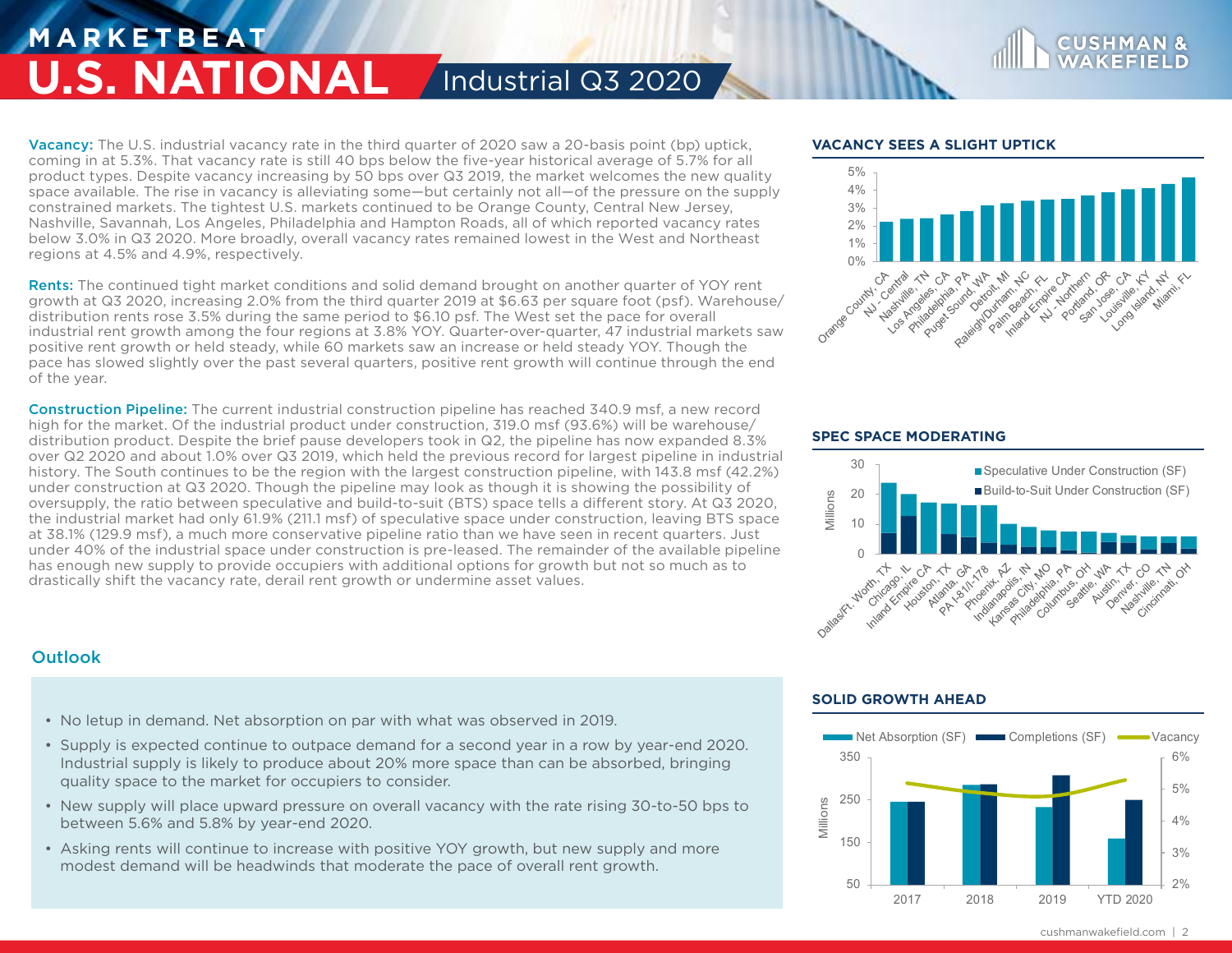## **M A R K E T B E AT U.S. NATIONAL** Demand Indicators Q3 2020



|                                |            |            | <b>Net Absorption</b> |            |            | <b>Leasing Activity**</b> |
|--------------------------------|------------|------------|-----------------------|------------|------------|---------------------------|
| <b>U.S. Industrial Markets</b> | Q3 2019    | Q4 2019    | Q1 2020               | Q2 2020    | Q3 2020p   | Q3 2020p                  |
| <b>United States</b>           | 53,414,106 | 79,765,181 | 45,958,996            | 50,914,943 | 62,143,350 | 155,204,102               |
| Northeast                      | 1,987,772  | 8.985.526  | 7.823.363             | 11,999,158 | 12.861.125 | 17,136,124                |
| Midwest                        | 16.284.368 | 14,886,836 | 986.694               | 13,050,738 | 14.297.891 | 27,428,721                |
| South                          | 21.833.324 | 34,374,083 | 30.085.133            | 24,017,719 | 22.332.628 | 57,287,112                |
| West                           | 13,308,642 | 21,518,736 | 7,063,806             | 1,847,328  | 12,651,706 | 53,352,145                |

|                                | <b>Net Absorption</b> |            |              | <b>Leasing Activity**</b> |            |            | <b>Net Absorption</b>              |            |            |                |                | <b>Leasing Activity**</b> |           |
|--------------------------------|-----------------------|------------|--------------|---------------------------|------------|------------|------------------------------------|------------|------------|----------------|----------------|---------------------------|-----------|
| <b>U.S. Industrial Markets</b> | Q3 2019               | Q4 2019    | Q1 2020      | <b>Q2 2020</b>            | Q3 2020p   | Q3 2020p   | <b>U.S. Industrial Markets</b>     | Q3 2019    | Q4 2019    | <b>Q1 2020</b> | <b>Q2 2020</b> | Q3 2020p                  | Q3 2020p  |
| Atlanta, GA                    | 6,605,925             | 5,361,586  | 6,098,860    | 2,986,354                 | 3,031,747  | 8,399,907  | Nashville, TN                      | 2,969,766  | 2,149,427  | 1,178,334      | 991,904        | 2,297,694                 | 1,609,515 |
| Austin, TX                     | 75,676                | 431,816    | $-66,398$    | 82,197                    | 441,624    | 1,358,998  | New Haven, CT                      | $-71,398$  | 850,385    | $-117,738$     | $-49,276$      | 10,104                    | 13,544    |
| Baltimore, MD                  | 1,051,493             | 2,111,255  | 3,361,610    | 30,262                    | 1,369,624  | 2,498,195  | New Jersey - Central               | 1,092,749  | 927,736    | 20,791         | 2,158,253      | 2,626,926                 | 3,815,115 |
| Binghamton, NY                 | 27,162                | $-339,168$ | 104,108      | 66,936                    | 13,558     | 4,000      | New Jersey - Northern              | 419,035    | 1,547,253  | 852,767        | $-89,750$      | 712,145                   | 2,548,830 |
| Birmingham, AL                 | $-164,295$            | 164,767    | 85,630       | $-192,827$                | 135,061    | 288,925    | Northern VA                        | 133,026    | 204,194    | 520,377        | $-55,811$      | $-41,009$                 | 340,617   |
| Boise, ID                      | $-732,748$            | 705,903    | 237,679      | $-53,339$                 | 585,591    | 358,004    | NY Outer Boroughs                  | 115,292    | 667,176    | $-13,194$      | 254,403        | 80,899                    | 2,384,504 |
| Boston, MA                     | $-108,129$            | 532,098    | 1,464,903    | 109,779                   | 620,280    | 736,742    | Oakland/East Bay, CA               | $-173,584$ | 858,062    | 939,930        | 104,662        | $-423,634$                | 2,150,954 |
| Buffalo, NY                    | $-886,758$            | $-131,468$ | 30,088       | 159,709                   | $-643,121$ | 192,517    | Omaha, NE                          | 269,813    | 756,951    | 219,330        | 150,069        | $-72,603$                 | 354,323   |
| Central Valley, CA             | 2,903,872             | 648,853    | 363,327      | $-625,978$                | 463,402    | 1,993,331  | Orange County, CA                  | 439,216    | 1,310,480  | $-838,586$     | 216,777        | 227,695                   | 2,649,253 |
| Charleston, SC                 | 689,485               | 56,015     | 373,784      | 226,819                   | 159,363    | 1,122,646  | Orlando, FL                        | 1,052,813  | 282,503    | 742,794        | 369,246        | 1,529,922                 | 1,353,567 |
| Charlotte, NC                  | 1,540,866             | $-184,261$ | 907,122      | $-178,774$                | 371,104    | 3,316,618  | Palm Beach County, FL              | 115,730    | 230,236    | 144,932        | 51,655         | 132,858                   | 122,309   |
| Chicago, IL                    | 5,963,669             | 1,960,391  | 1,006,495    | 3,782,905                 | 4,619,558  | 6,527,359  | PA I-81/I-78 Distribution Corridor | 844,717    | 3,438,245  | 4,131,313      | 7,504,661      | 6,661,287                 | 2,678,152 |
| Cincinnati, OH                 | 342,577               | 1,865,869  | 689,967      | 292,225                   | 1,181,984  | 2,243,960  | Philadelphia, PA                   | 581,275    | $-40,915$  | 1,867,491      | 1,175,512      | 1,938,548                 | 3,041,373 |
| Cleveland, OH                  | $-249,371$            | $-16,535$  | $-1,271,797$ | 88,294                    | $-301$     | 992,291    | Phoenix, AZ                        | 1,938,006  | 1,994,300  | 2,016,514      | 2,302,031      | 3,435,049                 | 1,996,532 |
| Colorado Springs, CO           | 215,605               | 219,747    | 293,250      | $-421$                    | $-254,575$ | 99,931     | Pittsburgh, PA                     | $-112,261$ | 309,408    | $-91,825$      | $-495,597$     | 89,565                    | 294,467   |
| Columbus, OH                   | 1,618,288             | $-243,524$ | $-506,700$   | 1,930,874                 | 2,183,555  | 3,711,532  | Portland, OR                       | $-709,309$ | 303,019    | $-482,074$     | 1,019,627      | 53,303                    | 1,827,016 |
| Dallas/Ft. Worth, TX           | 5,368,206             | 11,543,253 | 9,753,065    | 6,425,965                 | 4,845,373  | 10,728,451 | Providence, RI                     | 20,300     | 40,151     | 9,335          | n/a            | 42,180                    | 42,180    |
| Denver, CO                     | 660,005               | 1,358,414  | 438,132      | 1,368,824                 | 330,665    | 1,886,010  | Puget Sound - Eastside             | 91,915     | $-255,838$ | 306,857        | $-225,898$     | 94,116                    | 974,657   |
| Detroit, MI                    | 889,745               | 2,231,915  | $-1,185,504$ | 40,094                    | 155,518    | 1,670,243  | Raleigh/Durham, NC                 | 42,187     | $-35,654$  | $-466,978$     | $-161,949$     | 111,635                   | 296,485   |
| El Paso, TX                    | $-127,211$            | $-83,336$  | $-25,861$    | 369,928                   | $-90,916$  | 942,647    | Reno, NV                           | 858,445    | 3,579,810  | $-146,978$     | 1,253,979      | 378,371                   | 2,125,870 |
| Fort Myers/Naples, FL          | 207,986               | $-31,817$  | $-2,936$     | $-76,473$                 | 87,041     | 385,221    | Richmond, VA                       | 13,678     | 516,468    | 732,982        | 236,479        | $-17,782$                 | 443,660   |
| Fredericksburg, VA             | $-12,238$             | 37,367     | 68,203       | 90,717                    | $-16,134$  | 46,906     | Roanoke, VA                        | $-83,533$  | 8,994      | 45,207         | $-38,748$      | 108,143                   | 203,536   |
| Ft. Lauderdale, FL             | $-123,023$            | 227,147    | $-90,965$    | 84,675                    | 1,050      | 765,909    | Rochester, NY                      | 58,401     | $-267,712$ | $-267,712$     | 561,816        | 218,767                   | 163,945   |
| Greenville, SC                 | $-25,790$             | $-709,881$ | 241,339      | $-537,381$                | $-817,115$ | 940,824    | Sacramento, CA                     | $-41,957$  | 423,684    | $-528,981$     | 624,381        | $-1,147,577$              | 1,749,781 |
| Hampton Roads, VA              | $-201,424$            | 855,827    | 1,239,510    | $-151,886$                | 336,201    | 108,093    | Salt Lake City, UT                 | 197,459    | 1,609,158  | 1,029,680      | 950,828        | 1,096,684                 | 1,626,213 |
| Hartford, CT                   | $-131,601$            | 722,770    | $-199,649$   | 971,497                   | $-18,813$  | 14,750     | San Antonio, TX                    | $-634,446$ | $-348,801$ | 1,446,844      | 214,922        | 154,719                   | 682,278   |
| Houston, TX                    | 720,721               | 2,385,971  | 675,152      | 4,097,718                 | 2,937,780  | 6,896,421  | San Diego, CA                      | $-373,181$ | $-16,401$  | 52,616         | $-1,068,454$   | 616,423                   | 1,361,077 |
| Indianapolis, IN               | 4,210,561             | 4,214,512  | 1,024,219    | 3,491,552                 | 1,734,473  | 4,408,226  | San Francisco North Bay, CA        | $-62,686$  | $-104,028$ | $-7,751$       | $-157,471$     | 14,750                    | 197,322   |
| <b>Inland Empire CA</b>        | 8,426,154             | 6,095,225  | 2,727,844    | 3,490,132                 | 8,223,874  | 15,467,127 | San Francisco Peninsula, CA        | $-11,442$  | $-351,697$ | $-416,570$     | $-155,512$     | $-376,481$                | 197,563   |
| Jacksonville, FL               | 384,454               | 1,210,728  | $-132,739$   | 561,342                   | 1,057,338  | 2,521,501  | San Jose (Silicon Valley), CA      | 182,681    | 221,717    | 3,875          | $-301,723$     | 35,023                    | 1,280,724 |
| Kansas City, MO                | 1,251,292             | 1,268,172  | 775,214      | 2,197,855                 | 1,896,148  | 3,939,856  | Savannah, GA                       | 740,676    | 3,812,037  | 775,546        | 2,515,289      | 1,360,760                 | 1,754,121 |
| Lakeland, FL                   | 458,630               | $-168,184$ | 213,900      | 1,182,579                 | 39,748     | 1,105,157  | Seattle, WA                        | 23,010     | 581,261    | $-166,630$     | $-2,538,035$   | $-2,008,006$              | 1,875,838 |
| Las Vegas, NV                  | 982,710               | 358,752    | 2,014,122    | 883,307                   | 85,466     | 2,371,107  | Southern New Hampshire             | 262,447    | $-46,297$  | 19,504         | $-114,867$     | $-34,815$                 | 4,000     |
| Long Island, NY                | 29,061                | 493,955    | 17,230       | $-449,600$                | 543,615    | 1,202,005  | St. Louis, MO                      | 1,361,742  | 1,477,775  | 7,888          | 60,975         | 1,020,833                 | 1,088,477 |
| Los Angeles, CA                | $-1,186,363$          | 2,016,345  | $-762,598$   | $-5,042,489$              | 1,411,234  | 10,847,374 | St. Petersburg/Clearwater, FL      | $-226,564$ | 222,232    | $-51,640$      | 58,021         | 58,623                    | 257,691   |
| Louisville, KY                 | 844,466               | 826,213    | 274,992      | 898,974                   | 3,182,614  | 3,499,870  | Suburban MD                        | 4,653      | 17,087     | 455,458        | $-60,671$      | $-74,806$                 | 195,570   |
| Memphis, TN                    | n/a                   | n/a        | 1,244,245    | 2,052,125                 | $-687,663$ | 1,878,580  | Syracuse, NY                       | $-152,520$ | 281,909    | $-4,049$       | 235,682        | n/a                       | n/a       |
| Miami, FL                      | $-419,462$            | 2,512,893  | 561,795      | 710,730                   | 88,664     | 1,950,931  | Tampa, FL                          | 592,929    | 459,220    | 427,694        | 977,284        | 185,556                   | 708,100   |
| Milwaukee, WI                  | 19,016                | 609,292    | $-233,105$   | 389,150                   | 805,774    | 1,038,394  | Tucson, AZ                         | $-319,166$ | $-38,030$  | $-9,852$       | $-197,900$     | $-189,667$                | 316,461   |
| Minneapolis, MN                | 607,036               | 762,018    | 460,687      | 626,745                   | 772,952    | 1,454,060  | Tulsa, OK                          | 237,944    | 308,781    | $-646,725$     | 257,054        | 53,811                    | 563,863   |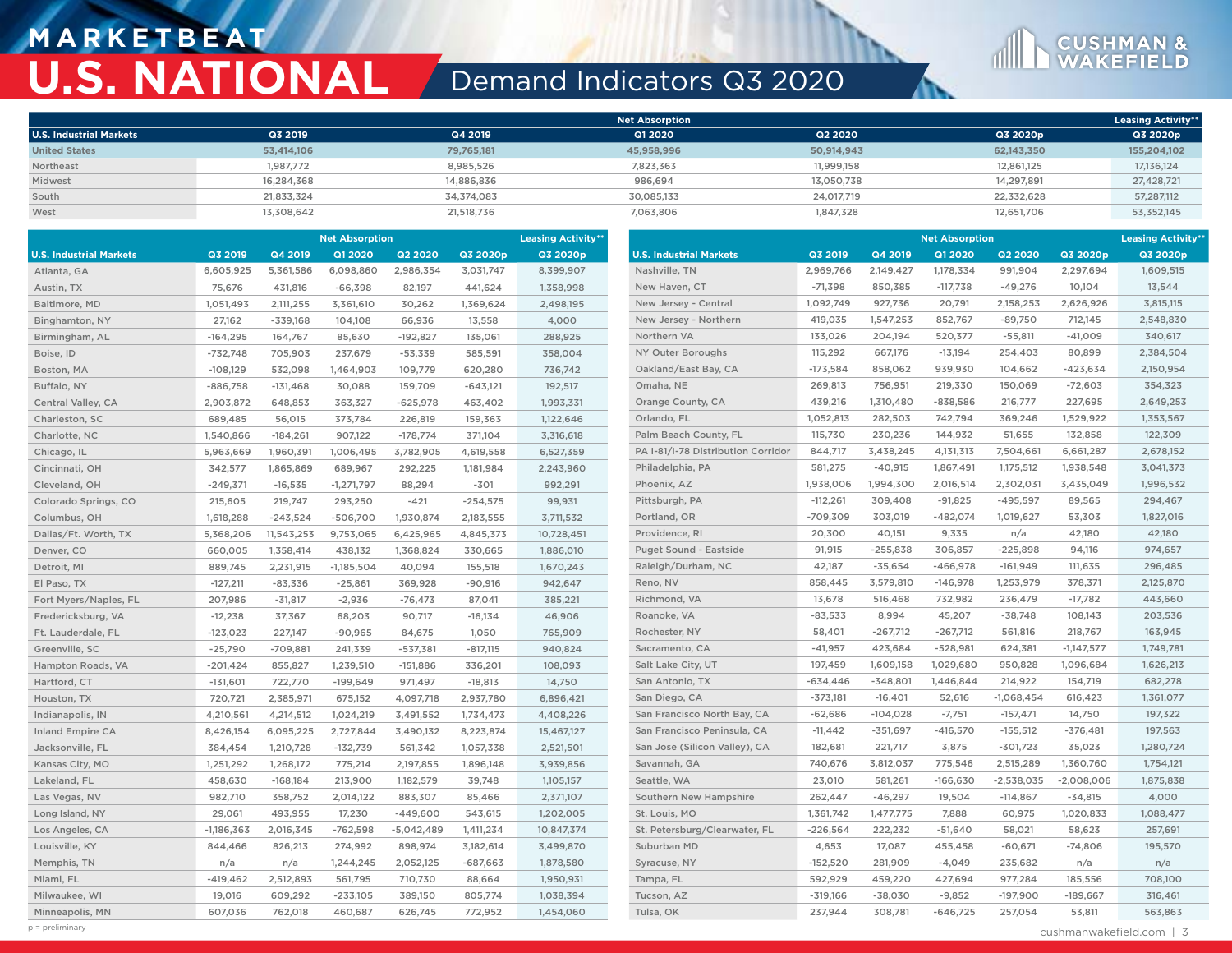## **M A R K E T B E AT U.S. NATIONAL Vacancy Rates Q3 2020**



|                                | <b>Overall</b> |         |         |         |          |  |  |  |
|--------------------------------|----------------|---------|---------|---------|----------|--|--|--|
| <b>U.S. Industrial Markets</b> | Q3 2019        | Q4 2019 | Q1 2020 | Q2 2020 | Q3 2020p |  |  |  |
| <b>United States</b>           | 4.8%           | 4.9%    | 5.0%    | 5.1%    | 5.3%     |  |  |  |
| Northeast                      | 4.9%           | 5.2%    | 5.1%    | 4.9%    | 4.9%     |  |  |  |
| Midwest                        | 4.4%           | 4.5%    | 4.8%    | 4.8%    | 5.0%     |  |  |  |
| South                          | 5.9%           | 6.0%    | 6.0%    | 6.3%    | 6.5%     |  |  |  |
| West                           | 3.8%           | 3.8%    | 3.9%    | 4.3%    | 4.5%     |  |  |  |

| Overall                        |         |         |         |                |          | Overall                            |         |         |         |                |          |
|--------------------------------|---------|---------|---------|----------------|----------|------------------------------------|---------|---------|---------|----------------|----------|
| <b>U.S. Industrial Markets</b> | Q3 2019 | Q4 2019 | Q1 2020 | <b>Q2 2020</b> | Q3 2020p | <b>U.S. Industrial Markets</b>     | Q3 2019 | Q4 2019 | Q1 2020 | <b>Q2 2020</b> | Q3 2020p |
| Atlanta, GA                    | 7.1%    | 7.0%    | 7.0%    | 7.1%           | 7.2%     | Nashville, TN                      | 3.8%    | 3.0%    | 2.9%    | 2.7%           | 2.4%     |
| Austin, TX                     | 7.7%    | 7.5%    | 7.6%    | 7.5%           | 7.0%     | New Haven, CT                      | 4.7%    | 4.9%    | 3.8%    | 3.9%           | 3.8%     |
| Baltimore, MD                  | 6.5%    | 6.4%    | 6.3%    | 7.2%           | 6.6%     | New Jersey - Central               | 2.1%    | 1.8%    | 2.1%    | 2.2%           | 2.4%     |
| Binghamton, NY                 | 9.2%    | 11.2%   | 11.5%   | 11.1%          | 11.0%    | New Jersey - Northern              | 4.2%    | 3.8%    | 3.9%    | 3.9%           | 3.7%     |
| Birmingham, AL                 | 7.6%    | 6.5%    | 5.8%    | 7.3%           | 6.4%     | Northern VA                        | 7.3%    | 7.0%    | 4.5%    | 5.0%           | 6.1%     |
| Boise, ID                      | 1.1%    | 3.3%    | 3.0%    | 3.3%           | 3.4%     | NY Outer Boroughs                  | 5.2%    | 4.9%    | 4.8%    | 4.6%           | 4.5%     |
| Boston, MA                     | 6.6%    | 5.8%    | 5.1%    | 5.1%           | 4.7%     | Oakland/East Bay, CA               | 5.0%    | 5.1%    | 5.1%    | 5.3%           | 5.5%     |
| Buffalo, NY                    | 10.2%   | 10.6%   | 10.6%   | 10.4%          | 11.0%    | Omaha, NE                          | 2.7%    | 1.9%    | 2.9%    | 2.9%           | 3.1%     |
| Central Valley, CA             | 5.5%    | 6.3%    | 6.1%    | 7.1%           | 7.2%     | Orange County, CA                  | 2.3%    | 1.9%    | 2.2%    | 2.3%           | 2.2%     |
| Charleston, SC                 | 6.6%    | 5.5%    | 6.3%    | 7.0%           | 7.4%     | Orlando, FL                        | 7.0%    | 7.1%    | 8.2%    | 8.9%           | 8.8%     |
| Charlotte, NC                  | 6.0%    | 6.2%    | 7.7%    | 8.4%           | 8.3%     | Palm Beach County, FL              | 3.5%    | 3.4%    | 3.5%    | 3.4%           | 3.5%     |
| Chicago, IL                    | 5.1%    | 5.3%    | 5.8%    | 5.6%           | 5.6%     | PA I-81/I-78 Distribution Corridor | 6.7%    | 8.7%    | 8.5%    | 7.8%           | 7.5%     |
| Cincinnati, OH                 | 4.4%    | 4.2%    | 4.5%    | 5.0%           | 4.8%     | Philadelphia, PA                   | 3.0%    | 4.2%    | 3.6%    | 3.1%           | 2.8%     |
| Cleveland, OH                  | 3.5%    | 3.8%    | 4.0%    | 4.0%           | 3.8%     | Phoenix, AZ                        | 6.9%    | 6.8%    | 7.1%    | 7.1%           | 7.9%     |
| Colorado Springs, CO           | 6.3%    | 4.9%    | 5.0%    | 5.5%           | 6.0%     | Pittsburgh, PA                     | 6.1%    | 6.6%    | 6.2%    | 6.6%           | 6.7%     |
| Columbus, OH                   | 3.7%    | 3.7%    | 4.8%    | 4.5%           | 5.5%     | Portland, OR                       | 3.7%    | 3.4%    | 3.7%    | 3.8%           | 3.9%     |
| Dallas/Ft. Worth, TX           | 6.7%    | 6.6%    | 5.7%    | 6.1%           | 6.5%     | Providence, RI                     | 0.1%    | 0.2%    | 0.2%    | 0.2%           | 0.1%     |
| Denver, CO                     | 6.2%    | 6.0%    | 5.6%    | 6.0%           | 6.2%     | Puget Sound - Eastside             | 3.1%    | 3.3%    | 2.2%    | 2.8%           | 3.2%     |
| Detroit, MI                    | 2.9%    | 3.0%    | 3.2%    | 3.1%           | 3.3%     | Raleigh/Durham, NC                 | 3.1%    | 2.1%    | 2.8%    | 3.5%           | 3.4%     |
| El Paso, TX                    | 6.7%    | 6.4%    | 6.1%    | 6.2%           | 5.6%     | Reno, NV                           | 6.1%    | 4.8%    | 4.7%    | 5.7%           | 5.4%     |
| Fort Myers/Naples, FL          | 2.9%    | 3.3%    | 2.8%    | 3.6%           | 3.4%     | Richmond, VA                       | 2.8%    | 2.9%    | 3.5%    | 3.8%           | 3.5%     |
| Fredericksburg, VA             | 6.7%    | 5.1%    | 3.9%    | 3.5%           | 3.5%     | Roanoke, VA                        | 6.1%    | 5.4%    | 6.8%    | 6.8%           | 6.6%     |
| Ft. Lauderdale, FL             | 4.9%    | 5.0%    | 6.5%    | 7.0%           | 7.6%     | Rochester, NY                      | 6.8%    | 7.2%    | 7.2%    | 6.8%           | 6.5%     |
| Greenville, SC                 | 4.0%    | 5.2%    | 5.1%    | 6.2%           | 6.9%     | Sacramento, CA                     | 4.1%    | 3.7%    | 3.9%    | 3.9%           | 5.1%     |
| Hampton Roads, VA              | 3.2%    | 2.5%    | 2.3%    | 2.5%           | 2.9%     | Salt Lake City, UT                 | 3.0%    | 3.2%    | 4.1%    | 3.9%           | 4.8%     |
| Hartford, CT                   | 4.0%    | 5.0%    | 5.2%    | 4.1%           | 4.2%     | San Antonio, TX                    | 8.6%    | 9.3%    | 7.4%    | 7.5%           | 7.2%     |
| Houston, TX                    | 7.4%    | 8.4%    | 9.0%    | 10.0%          | 10.6%    | San Diego, CA                      | 5.0%    | 5.1%    | 4.7%    | 5.4%           | 5.5%     |
| Indianapolis, IN               | 4.0%    | 4.2%    | 4.2%    | 4.4%           | 5.3%     | San Francisco North Bay, CA        | 4.7%    | 5.1%    | 4.7%    | 5.2%           | 5.2%     |
| <b>Inland Empire CA</b>        | 3.6%    | 3.7%    | 3.5%    | 3.9%           | 3.5%     | San Francisco Peninsula, CA        | 2.7%    | 3.6%    | 4.5%    | 4.9%           | 5.8%     |
| Jacksonville, FL               | 4.4%    | 5.4%    | 7.3%    | 6.9%           | 6.9%     | San Jose (Silicon Valley), CA      | 2.9%    | 3.1%    | 3.1%    | 3.7%           | 4.1%     |
| Kansas City, MO                | 6.0%    | 6.0%    | 5.7%    | 5.4%           | 5.6%     | Savannah, GA                       | 1.4%    | 2.1%    | 2.9%    | 3.3%           | 2.5%     |
| Lakeland, FL                   | 7.1%    | 7.6%    | 7.9%    | 7.1%           | 9.1%     | Seattle, WA                        | 3.9%    | 3.6%    | 3.6%    | 4.4%           | 5.9%     |
| Las Vegas, NV                  | 4.1%    | 5.6%    | 4.5%    | 4.8%           | 5.2%     | Southern New Hampshire             | 7.5%    | 7.7%    | 5.9%    | 6.1%           | 6.2%     |
| Long Island, NY                | 4.6%    | 4.4%    | 4.4%    | 4.8%           | 4.4%     | St. Louis, MO                      | 4.9%    | 5.2%    | 5.4%    | 5.8%           | 5.7%     |
| Los Angeles, CA                | 1.8%    | 1.9%    | 2.1%    | 2.7%           | 2.6%     | St. Petersburg/Clearwater, FL      | 6.2%    | 5.7%    | 6.4%    | 6.4%           | 6.2%     |
| Louisville, KY                 | 4.9%    | 5.0%    | 4.9%    | 4.6%           | 4.1%     | Suburban MD                        | 7.8%    | 7.8%    | 5.9%    | 6.3%           | 7.3%     |
| Memphis, TN                    | 5.5%    | 5.5%    | 5.7%    | 6.5%           | 6.7%     | Syracuse, NY                       | 7.3%    | 6.3%    | 6.3%    | 5.7%           | 5.7%     |
| Miami, FL                      | 4.4%    | 4.4%    | 4.5%    | 4.6%           | 4.8%     | Tampa, FL                          | 6.7%    | 6.8%    | 6.6%    | 7.0%           | 7.5%     |
| Milwaukee, WI                  | 4.0%    | 4.3%    | 4.8%    | 4.9%           | 5.0%     | Tucson, AZ                         | 6.1%    | 6.4%    | 6.5%    | 6.9%           | 7.3%     |
| Minneapolis, MN                | 7.6%    | 7.2%    | 7.0%    | 7.4%           | 7.6%     | Tulsa, OK                          | 2.7%    | 2.6%    | 3.5%    | 1.5%           | 3.0%     |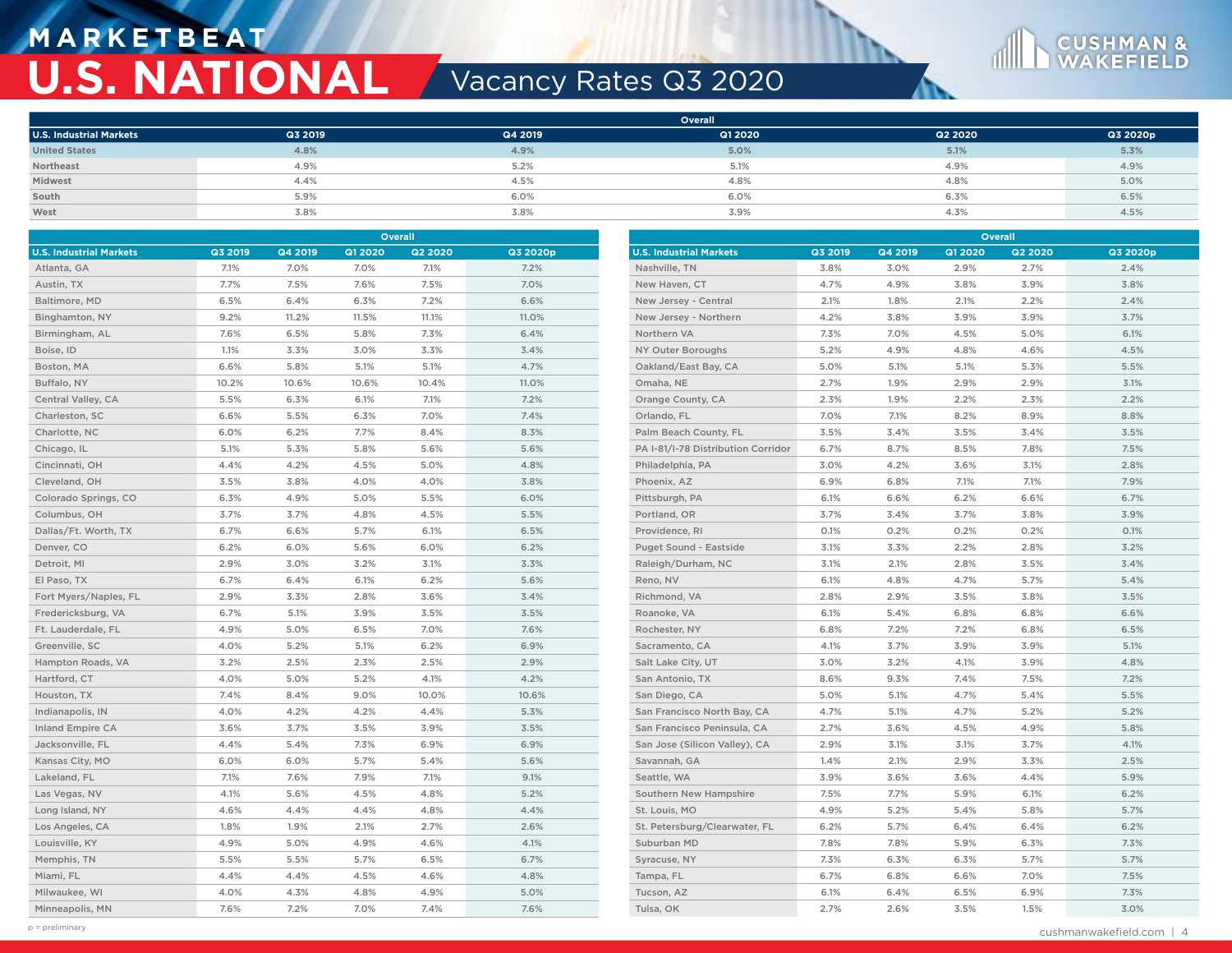## **M A R K E T B E AT U.S. NATIONAL** Asking Rents Q3 2020



|                                |         |         | <b>Overall (All Classes)</b> |         |                  | W/D     | MFG      |                                    |         |         | <b>Overall (All Classes)</b> |         |          | W/D     | <b>MFG</b> |
|--------------------------------|---------|---------|------------------------------|---------|------------------|---------|----------|------------------------------------|---------|---------|------------------------------|---------|----------|---------|------------|
| <b>U.S. Industrial Markets</b> | Q3 2019 | Q4 2019 | Q1 2020                      |         | Q2 2020 Q3 2020p |         | Q3 2020p | <b>U.S. Industrial Markets</b>     | Q3 2019 | Q4 2019 | Q1 20 20                     | Q2 2020 | Q3 2020p |         | Q3 2020p   |
| Atlanta, GA                    | \$4.69  | \$4.51  | \$4.39                       | \$4.44  | \$4.61           | \$4.22  | \$5.14   | Nashville, TN                      | \$4.54  | \$6.01  | \$6.37                       | \$6.21  | \$6.49   | \$9.66  | \$3.30     |
| Austin, TX                     | \$10.28 | \$10.25 | \$10.19                      | \$10.42 | \$10.57          | \$9.65  | n/a      | New Haven, CT                      | \$6.14  | \$6.08  | \$6.68                       | \$6.55  | \$6.54   | \$5.90  | \$5.71     |
| Baltimore, MD                  | \$5.95  | \$6.78  | \$6.68                       | \$7.16  | \$6.98           | \$6.62  | n/a      | New Jersey - Central               | \$8.99  | \$8.99  | \$8.89                       | \$8.80  | \$8.85   | \$8.61  | \$6.79     |
| Binghamton, NY                 | \$4.71  | \$4.73  | \$4.72                       | \$4.72  | \$4.72           | \$4.22  | \$4.88   | New Jersey - Northern              | \$9.23  | \$9.76  | \$9.71                       | \$9.93  | \$9.98   | \$9.82  | \$7.51     |
| Birmingham, AL                 | \$4.48  | \$4.86  | \$5.04                       | \$4.97  | \$5.03           | \$4.46  | n/a      | Northern VA                        | \$12.62 | \$12.36 | \$11.43                      | \$11.51 | \$11.31  | \$9.63  | n/a        |
| Boise, ID                      | n/a     | n/a     | \$7.74                       | \$7.15  | \$7.62           | \$6.77  | \$8.03   | <b>NY Outer Boroughs</b>           | \$17.88 | \$19.07 | \$21.19                      | \$21.49 | \$21.03  | \$20.82 | n/a        |
| Boston, MA                     | \$10.01 | \$9.09  | \$9.11                       | \$8.89  | \$9.32           | \$7.79  | \$8.70   | Oakland/East Bay, CA               | \$11.70 | \$11.27 | \$11.71                      | \$11.78 | \$11.91  | \$10.62 | \$13.87    |
| Buffalo, NY                    | \$4.13  | \$4.35  | \$4.35                       | \$4.35  | \$6.50           | \$6.00  | \$4.95   | Omaha, NE                          | \$5.62  | \$6.02  | \$6.79                       | \$6.33  | \$6.40   | \$5.75  | \$5.00     |
| Central Valley, CA             | \$5.51  | \$5.37  | \$4.92                       | \$6.58  | \$6.16           | \$6.77  | \$4.64   | Orange County, CA                  | \$10.89 | \$11.52 | \$12.42                      | \$12.31 | \$12.20  | \$11.91 | \$11.33    |
| Charleston, SC                 | \$5.65  | \$5.66  | \$5.75                       | \$5.72  | \$5.68           | \$5.59  | \$5.61   | Orlando, FL                        | \$6.66  | \$6.50  | \$6.73                       | \$6.94  | \$6.94   | \$6.29  | \$8.15     |
| Charlotte, NC                  | \$5.56  | \$5.50  | \$5.02                       | \$5.20  | \$5.30           | \$4.77  | \$5.91   | Palm Beach County, FL              | \$10.27 | \$10.06 | \$10.72                      | \$10.73 | \$10.43  | \$9.65  | \$8.35     |
| Chicago, IL                    | \$5.34  | \$5.33  | \$5.27                       | \$5.28  | \$5.37           | \$5.04  | \$5.27   | PA I-81/I-78 Distribution Corridor | \$4.80  | \$4.76  | \$4.81                       | \$4.90  | \$5.01   | \$5.01  | n/a        |
| Cincinnati, OH                 | \$4.33  | \$4.37  | \$4.39                       | \$4.44  | \$4.53           | \$4.47  | \$3.74   | Philadelphia, PA                   | \$5.61  | \$5.87  | \$5.99                       | \$5.96  | \$6.08   | \$6.12  | \$5.88     |
| Cleveland, OH                  | \$4.23  | \$4.17  | \$4.01                       | \$3.92  | \$4.00           | \$3.80  | \$0.00   | Phoenix, AZ                        | \$7.10  | \$7.04  | \$7.19                       | \$7.60  | \$7.49   | \$6.22  | \$7.80     |
| Colorado Springs, CO           | \$9.47  | \$8.98  | \$9.40                       | \$9.44  | \$9.54           | \$9.83  | \$10.15  | Pittsburgh, PA                     | \$7.63  | \$7.13  | \$6.02                       | \$6.92  | \$6.11   | \$6.00  | \$4.99     |
| Columbus, OH                   | \$3.78  | \$3.78  | \$4.15                       | \$4.02  | \$4.16           | \$4.09  | \$3.56   | Portland, OR                       | \$9.11  | \$8.55  | \$8.66                       | \$8.75  | \$9.13   | \$7.95  | \$8.10     |
| Dallas/Ft. Worth, TX           | \$4.99  | \$4.98  | \$4.92                       | \$5.07  | \$5.03           | \$4.38  | \$3.96   | Providence, RI                     | \$4.85  | \$4.85  | \$4.85                       | \$4.85  | \$4.85   | \$4.70  | n/a        |
| Denver, CO                     | \$8.60  | \$8.71  | \$8.98                       | \$8.98  | \$9.01           | \$7.56  | \$9.03   | Puget Sound - Eastside             | \$11.71 | \$11.94 | \$14.63                      | \$14.59 | \$15.94  | \$11.35 | \$13.95    |
| Detroit, MI                    | \$6.28  | \$6.21  | \$6.27                       | \$6.29  | \$6.43           | \$5.89  | \$5.61   | Raleigh/Durham, NC                 | \$7.58  | \$8.41  | \$4.90                       | \$4.90  | \$10.50  | \$6.26  | n/a        |
| El Paso, TX                    | \$4.35  | \$4.50  | \$4.50                       | \$4.85  | \$4.85           | \$4.85  | \$5.00   | Reno, NV                           | \$4.80  | \$4.80  | \$5.04                       | \$5.28  | \$5.28   | \$4.80  | \$5.76     |
| Fort Myers/Naples, FL          | \$8.72  | \$8.65  | \$8.74                       | \$8.78  | \$8.74           | \$8.87  | \$10.91  | Richmond, VA                       | \$4.86  | \$4.89  | \$4.77                       | \$5.03  | \$4.67   | \$4.84  | \$4.36     |
| Fredericksburg, VA             | \$5.88  | \$6.09  | \$6.03                       | \$6.25  | \$6.20           | \$6.45  | \$4.74   | Roanoke, VA                        | \$4.42  | \$4.30  | \$4.37                       | \$4.36  | \$4.30   | \$3.87  | \$6.68     |
| Ft. Lauderdale, FL             | \$9.32  | \$9.22  | \$9.42                       | \$9.74  | \$9.72           | \$9.29  | \$10.63  | Rochester, NY                      | \$5.40  | \$5.40  | \$5.40                       | \$5.40  | \$5.40   | \$4.00  | \$4.75     |
| Greenville, SC                 | \$3.92  | \$3.88  | \$4.01                       | \$4.02  | \$4.01           | \$3.88  | \$3.89   | Sacramento, CA                     | \$8.11  | \$7.73  | \$7.20                       | \$6.84  | \$6.60   | \$6.84  | \$5.52     |
| Hampton Roads, VA              | \$5.67  | \$5.60  | \$5.67                       | \$5.79  | \$5.79           | \$5.47  | \$6.04   | Salt Lake City, UT                 | \$5.88  | \$6.24  | \$6.21                       | \$6.43  | \$6.34   | \$6.18  | \$6.23     |
| Hartford, CT                   | \$5.34  | \$5.18  | \$5.60                       | \$5.58  | \$5.59           | \$5.64  | \$5.18   | San Antonio, TX                    | \$6.09  | \$6.05  | \$5.47                       | \$5.58  | \$5.41   | \$5.23  | n/a        |
| Houston, TX                    | \$5.98  | \$5.95  | \$6.02                       | \$5.99  | \$6.05           | \$5.75  | \$6.72   | San Diego, CA                      | \$14.08 | \$14.09 | \$13.01                      | \$12.79 | \$13.10  | \$10.77 | \$13.65    |
| Indianapolis, IN               | \$4.45  | \$4.39  | \$4.59                       | \$4.60  | \$4.64           | \$4.26  | \$4.08   | San Francisco North Bay, CA        | \$13.86 | \$13.56 | \$14.11                      | \$14.32 | \$14.23  | \$13.69 | \$14.87    |
| <b>Inland Empire CA</b>        | \$8.06  | \$8.80  | \$8.90                       | \$8.83  | \$8.61           | \$8.65  | \$8.37   | San Francisco Peninsula, CA        | \$19.34 | \$18.23 | \$19.04                      | \$19.33 | \$18.34  | \$17.47 | \$22.53    |
| Jacksonville, FL               | \$4.85  | \$4.84  | \$5.15                       | \$5.29  | \$5.31           | \$4.99  | \$5.07   | San Jose (Silicon Valley), CA      | \$14.64 | \$13.92 | \$15.36                      | \$14.64 | \$14.16  | \$12.24 | \$16.58    |
| Kansas City, MO                | \$4.40  | \$4.32  | \$4.21                       | \$4.26  | \$4.25           | \$3.83  | \$3.98   | Savannah, GA                       | \$4.73  | \$4.76  | \$4.92                       | \$4.91  | \$5.08   | \$4.77  | n/a        |
| Lakeland, FL                   | \$5.15  | \$5.21  | \$5.07                       | \$5.06  | \$5.31           | \$5.28  | n/a      | Seattle, WA                        | \$9.05  | \$8.49  | \$9.07                       | \$9.14  | \$9.28   | \$8.56  | \$9.80     |
| Las Vegas, NV                  | \$8.78  | \$8.94  | \$9.10                       | \$9.08  | \$9.49           | \$8.90  | \$7.87   | Southern New Hampshire             | \$5.57  | \$5.51  | \$6.56                       | \$6.83  | \$6.81   | \$6.84  | \$4.93     |
| Long Island, NY                | \$9.71  | \$9.66  | \$9.69                       | \$10.67 | \$11.13          | \$10.67 | \$11.60  | St. Louis, MO                      | \$4.80  | \$4.59  | \$4.69                       | \$4.72  | \$4.72   | \$4.46  | \$4.55     |
| Los Angeles, CA                | \$10.80 | \$11.11 | \$11.35                      | \$11.39 | \$11.28          | \$10.75 | \$10.94  | St. Petersburg/Clearwater, FL      | \$8.20  | \$8.36  | \$8.05                       | \$7.80  | \$7.33   | \$5.96  | \$5.36     |
| Louisville, KY                 | \$4.21  | \$4.21  | \$4.02                       | \$4.00  | \$4.14           | \$4.13  | \$3.30   | Suburban MD                        | \$11.46 | \$11.50 | \$11.20                      | \$11.13 | \$10.75  | \$9.19  | n/a        |
| Memphis, TN                    | \$3.22  | \$3.22  | \$3.17                       | \$3.28  | \$3.42           | \$3.25  | \$3.70   | Syracuse, NY                       | \$4.53  | \$4.65  | \$4.94                       | \$4.66  | \$4.66   | \$5.09  | \$4.11     |
| Miami, FL                      | \$8.11  | \$8.26  | \$8.05                       | \$8.31  | \$8.56           | \$8.26  | \$7.14   | Tampa, FL                          | \$6.51  | \$6.46  | \$6.48                       | \$6.54  | \$6.59   | \$5.65  | \$7.96     |
| Milwaukee, WI                  | \$4.48  | \$4.47  | \$4.45                       | \$4.46  | \$4.42           | \$4.25  | \$4.37   | Tucson, AZ                         | \$6.35  | \$6.59  | \$6.43                       | \$6.48  | \$6.41   | \$5.99  | \$5.14     |
| Minneapolis, MN                | \$5.04  | \$5.14  | \$5.13                       | \$5.10  | \$5.10           | \$4.88  | n/a      | Tulsa, OK                          | \$4.97  | \$4.89  | \$5.12                       | \$5.23  | \$5.23   | \$5.48  | \$4.51     |

**CUSHMAN &**<br>WAKEFIELD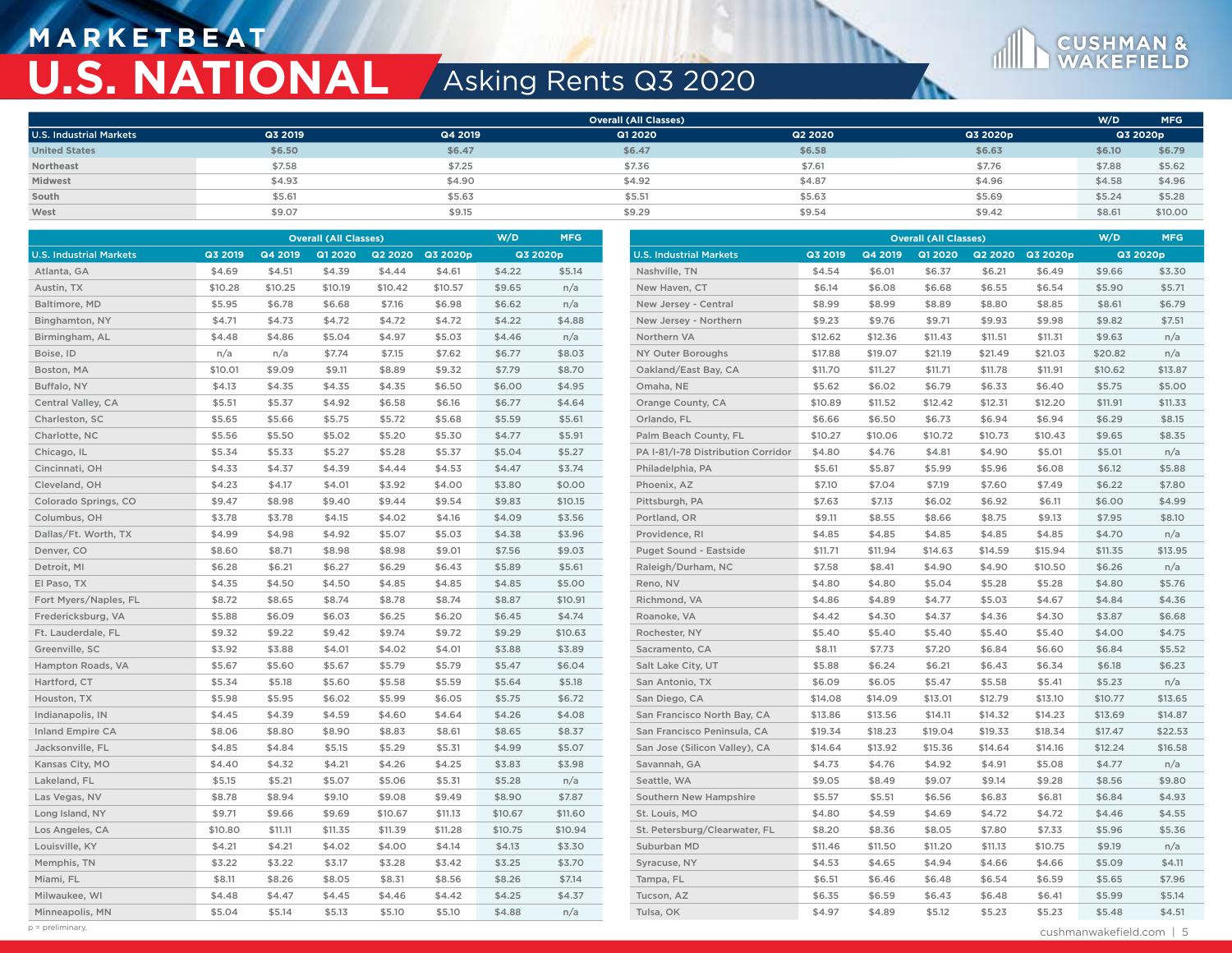## **M A R K E T B E AT U.S. NATIONAL** Inventory Q3 2020

| <b>U.S. Industrial Markets</b> | Inventory      | Deliveries YTD 2020 | <b>Under Construction</b><br>as of Q3 2020p |
|--------------------------------|----------------|---------------------|---------------------------------------------|
| <b>United States</b>           | 15,129,526,872 | 250,295,204         | 340,939,972                                 |
| Northeast                      | 2,264,384,776  | 27,886,510          | 44,115,978                                  |
| Midwest                        | 3,995,109,520  | 52,595,022          | 67,733,306                                  |
| South                          | 4,660,752,326  | 114,921,566         | 143,762,923                                 |
| West                           | 4,209,280,250  | 54,892,106          | 85,327,765                                  |

|                                |               | <b>Overall</b>             |                                             | <b>Overall</b>                 |             |                            |                                             |  |  |
|--------------------------------|---------------|----------------------------|---------------------------------------------|--------------------------------|-------------|----------------------------|---------------------------------------------|--|--|
| <b>U.S. Industrial Markets</b> | Inventory     | <b>YTD Deliveries 2020</b> | <b>Under Construction</b><br>as of Q3 2020p | <b>U.S. Industrial Markets</b> | Inventory   | <b>YTD Deliveries 2020</b> | <b>Under Construction</b><br>as of Q3 2020p |  |  |
| Atlanta, GA                    | 637,201,314   | 14,770,143                 | 16,364,569                                  | Nashville, TN                  | 220,642,042 | 2,498,379                  | 5,840,036                                   |  |  |
| Austin, TX                     | 43,976,360    | 1,248,043                  | 6,180,152                                   | New Haven, CT                  | 47,730,069  | $\circ$                    | $\circ$                                     |  |  |
| Baltimore, MD                  | 219,625,577   | 5,150,963                  | 1,785,236                                   | New Jersey - Central           | 358,997,399 | 6,744,249                  | 5,445,973                                   |  |  |
| Binghamton, NY                 | 17,763,825    | $\circ$                    | $\circ$                                     | New Jersey - Northern          | 288,111,657 | 1,379,029                  | 1,556,313                                   |  |  |
| Birmingham, AL                 | 14,570,638    | $\circ$                    | 3,124,000                                   | Northern VA                    | 60,303,308  | $\circ$                    | 367,000                                     |  |  |
| Boise, ID                      | 42,232,868    | 773,904                    | 3,397,782                                   | NY Outer Boroughs              | 137,034,977 | 193,800                    | 3,698,147                                   |  |  |
| Boston, MA                     | 176,736,430   | 1,217,650                  | 2.696.600                                   | Oakland/East Bay, CA           | 212,462,503 | 2,368,142                  | 3,477,068                                   |  |  |
| Buffalo, NY                    | 109,187,653   | 117,000                    | 631,000                                     | Omaha, NE                      | 93,535,523  | 810,181                    | 523,627                                     |  |  |
| Central Valley, CA             | 142,433,814   | 1,694,693                  | 3,560,944                                   | Orange County, CA              | 260,046,708 | 596,838                    | 703,655                                     |  |  |
| Charleston, SC                 | 80,145,289    | 2,588,939                  | 2,067,195                                   | Orlando, FL                    | 117,771,674 | 3.926.822                  | 2,156,850                                   |  |  |
| Charlotte, NC                  | 160,778,796   | 3,644,620                  | 2,079,668                                   | Palm Beach County, FL          | 37,807,548  | 346,405                    | 1,970,301                                   |  |  |
| Chicago, IL                    | 1,176,574,869 | 14,235,064                 | 20,042,916                                  | PA I-81/I-78 Distribution      | 317,900,198 | 14,713,117                 | 16,243,394                                  |  |  |
| Cincinnati, OH                 | 298,561,583   | 4,279,360                  | 5,783,074                                   | Corridor                       |             |                            |                                             |  |  |
| Cleveland, OH                  | 511,410,994   | 1,872,109                  | 2,864,841                                   | Philadelphia, PA               | 155,940,048 | 2,852,055                  | 7,552,417                                   |  |  |
| Colorado Springs, CO           | 34,269,195    | 93,352                     | 4,151,894                                   | Phoenix, AZ                    | 336,384,664 | 9,774,815                  | 10,050,068                                  |  |  |
| Columbus, OH                   | 274,249,511   | 10,855,262                 | 7,455,549                                   | Pittsburgh, PA                 | 185,298,256 | 409,000                    | 1,560,055                                   |  |  |
| Dallas/Ft. Worth, TX           | 798,406,640   | 22,910,609                 | 23,798,668                                  | Portland, OR                   | 209,380,734 | 1,158,779                  | 1,889,640                                   |  |  |
| Denver, CO                     | 243,904,763   | 3,318,142                  | 5,939,381                                   | Providence, RI                 | 77,727,305  | $\circ$                    | $\circ$                                     |  |  |
| Detroit, MI                    | 545,940,299   | 724,798                    | 5,834,001                                   | Puget Sound - Eastside         | 62,701,653  | 510,495                    | 514,386                                     |  |  |
| El Paso, TX                    | 57,337,952    | 70,560                     | 2,564,961                                   | Raleigh/Durham, NC             | 47,019,782  | 493,000                    | 893,233                                     |  |  |
| Fort Myers/Naples, FL          | 37,137,391    | 168,500                    | 541,500                                     | Reno, NV                       | 100,876,642 | 1,800,675                  | 1,564,969                                   |  |  |
| Fredericksburg, VA             | 14,028,689    | $\circ$                    | 632,690                                     | Richmond, VA                   | 94,812,568  | 1,517,613                  | 3,169,180                                   |  |  |
| Ft. Lauderdale, FL             | 87,538,543    | 1,512,130                  | 2,964,717                                   | Roanoke, VA                    | 51,743,987  | $\circ$                    | $\circ$                                     |  |  |
| Greenville, SC                 | 226,708,989   | 3,883,831                  | 2,330,171                                   | Rochester, NY                  | 73,551,473  | $\circ$                    | $\circ$                                     |  |  |
| Hampton Roads, VA              | 101,647,732   | 590,000                    | 4,542,000                                   | Sacramento, CA                 | 143,010,549 | 1,168,440                  | 4,649,790                                   |  |  |
| Hartford, CT                   | 94,500,300    | $\circ$                    | 12,000                                      | Salt Lake City, UT             | 141,479,660 | 4,348,914                  | 4,930,181                                   |  |  |
| Houston, TX                    | 450,824,953   | 21,836,926                 | 16,935,082                                  | San Antonio, TX                | 55,335,457  | 2,081,106                  | 1,370,648                                   |  |  |
| Indianapolis, IN               | 284,118,362   | 10,308,176                 | 9,084,404                                   | San Diego, CA                  | 164,257,647 | 980,334                    | 4,858,491                                   |  |  |
| <b>Inland Empire CA</b>        | 562,520,154   | 15,834,046                 | 17,322,297                                  | San Francisco North Bay, CA    | 31,322,295  | $\circ$                    | 195,045                                     |  |  |
| Jacksonville, FL               | 102,368,842   | 2,668,858                  | 2,122,890                                   | San Francisco Peninsula, CA    | 41,546,330  | $\circ$                    | $\circ$                                     |  |  |
| Kansas City, MO                | 231,711,157   | 4,087,859                  | 7,944,821                                   | San Jose (Silicon Valley), CA  | 86,646,859  | 727,227                    | 650,650                                     |  |  |
| Lakeland, FL                   | 35,815,553    | 2,281,852                  | 1,814,138                                   | Savannah, GA                   | 78,898,891  | 3,785,687                  | 8.718.604                                   |  |  |
| Las Vegas, NV                  | 127,548,309   | 4,094,863                  | 6,309,157                                   | Seattle, WA                    | 233,506,437 | 2,978,936                  | 7,164,852                                   |  |  |
| Long Island, NY                | 131,558,495   | 220,610                    | 677,579                                     | Southern New Hampshire         | 49,726,696  | $\circ$                    | $\circ$                                     |  |  |
| Los Angeles, CA                | 988,481,256   | 2,637,511                  | 3,997,515                                   | St. Louis, MO                  | 254,063,504 | 2,318,610                  | 2,278,027                                   |  |  |
| Louisville, KY                 | 169,827,573   | 2,981,038                  | 4,937,727                                   | St. Petersburg/Clearwater, FL  | 36,524,675  | 60,000                     | 209,047                                     |  |  |
| Memphis, TN                    | 259,482,879   | 10,346,463                 | 16,310,577                                  | Suburban MD                    | 49,427,100  | $\circ$                    | 276,000                                     |  |  |
| Miami, FL                      | 157,999,258   | 1,406,112                  | 3,521,066                                   | Syracuse, NY                   | 42,619,995  | 40,000                     | 4,042,500                                   |  |  |
| Milwaukee, WI                  | 206,746,754   | 1,504,115                  | 4,531,982                                   | Tampa, FL                      | 75,273,627  | 2,072,547                  | 3,981,959                                   |  |  |
| Minneapolis, MN                | 118,196,964   | 1,599,488                  | 1,390,064                                   | Tucson, AZ                     | 44,267,210  | 32,000                     | $\Omega$                                    |  |  |
|                                |               |                            |                                             | Tulsa, OK                      | 79,768,699  | 80,420                     | 193,058                                     |  |  |